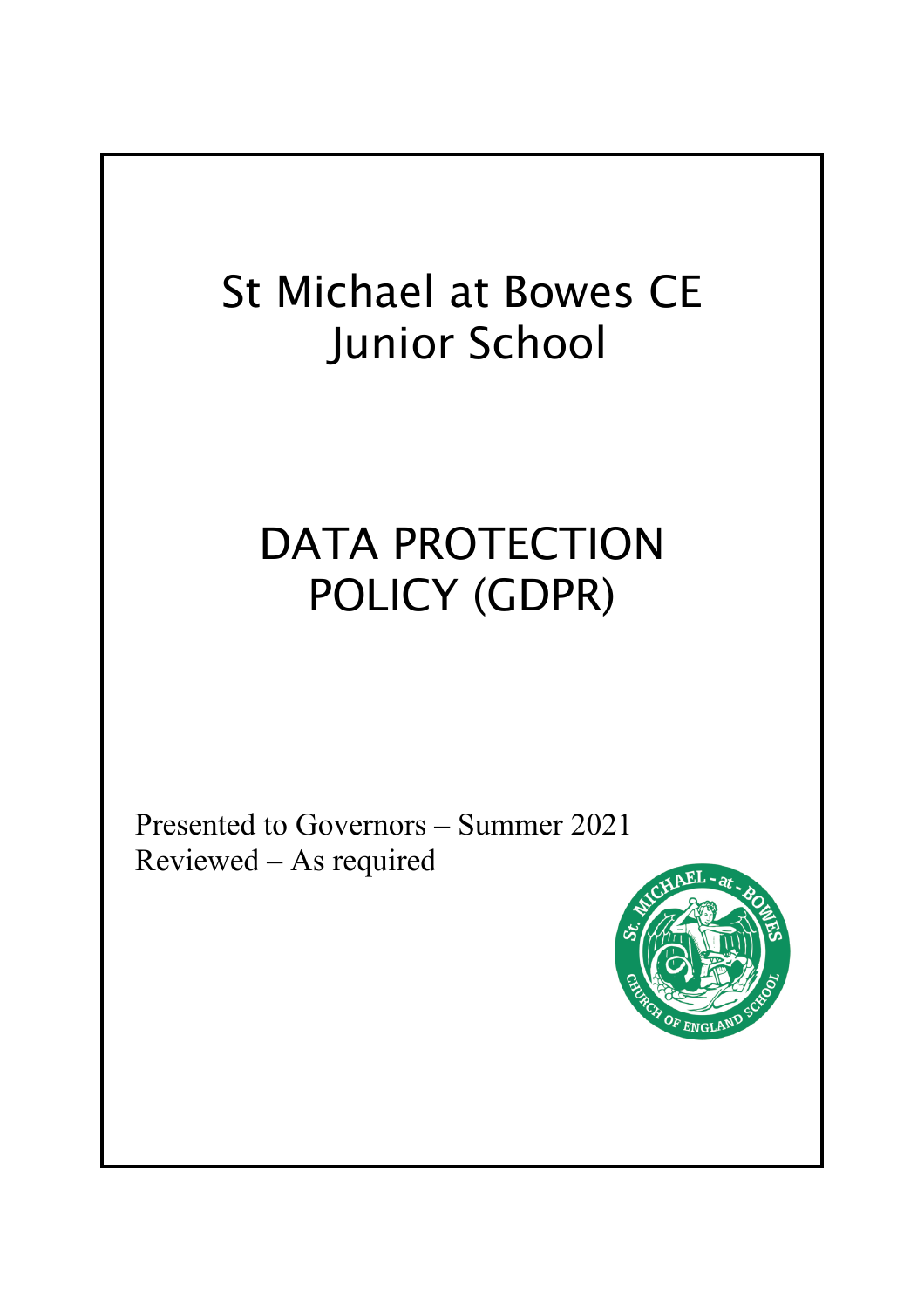### **Contents**

#### **1. Aims**

Our school aims to ensure that all personal data collected about staff, pupils, parents, governors, visitors and other individuals is collected, stored and processed in accordance with the General Data Protection Regulation (GDPR) and the expected provisions of the Data Protection Act 2018 (DPA 2018) as set out in the Data Protection Bill. This policy applies to all personal data, regardless of whether it is in paper or electronic format.

#### **2. Legislation and guidance**

This policy meets the requirements of the GDPR and the expected provisions of the DPA 2018. It is based on guidance published by the Information Commissioner's Office (ICO) on the GDPR and the ICO's code of practice for subject access requests.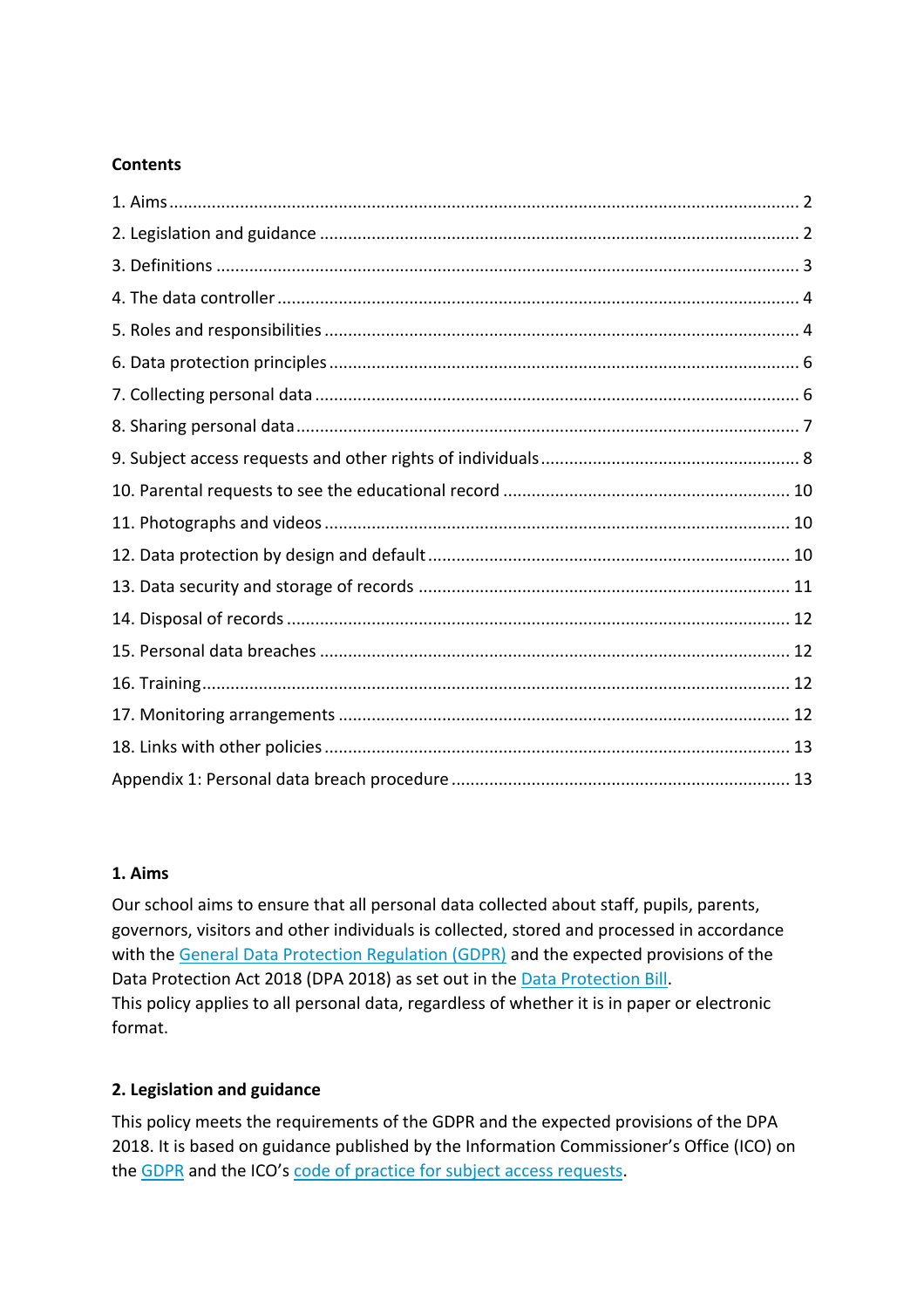In addition, this policy complies with regulation 5 of the **Education (Pupil Information)** (England) Regulations 2005, which gives parents the right of access to their child's educational record.

In addition, this policy complies with regulation 5 of the **Education (Pupil Information)** (England) Regulations 2005, which gives parents the right of access to their child's educational record.

| <b>3. Definitions</b> |  |
|-----------------------|--|
|-----------------------|--|

| <b>Term</b>                         | <b>Definition</b>                                                                                                                                                                                                                                                                                                                                                                                                         |
|-------------------------------------|---------------------------------------------------------------------------------------------------------------------------------------------------------------------------------------------------------------------------------------------------------------------------------------------------------------------------------------------------------------------------------------------------------------------------|
| <b>Personal data</b>                | Any information relating to an identified, or<br>identifiable, individual.                                                                                                                                                                                                                                                                                                                                                |
|                                     | This may include the individual's:                                                                                                                                                                                                                                                                                                                                                                                        |
|                                     | Name (including initials)                                                                                                                                                                                                                                                                                                                                                                                                 |
|                                     | Identification number<br>$\bullet$                                                                                                                                                                                                                                                                                                                                                                                        |
|                                     | Location data                                                                                                                                                                                                                                                                                                                                                                                                             |
|                                     | Online identifier, such as a<br>username                                                                                                                                                                                                                                                                                                                                                                                  |
|                                     | It may also include factors specific to the<br>individual's physical, physiological, genetic,<br>mental, economic, cultural or social<br>identity.                                                                                                                                                                                                                                                                        |
| Special categories of personal data | Personal data which is more sensitive and<br>so needs more protection, including<br>information about an individual's:<br>Racial or ethnic origin<br>Political opinions<br>$\bullet$<br>Religious or philosophical beliefs<br>$\bullet$<br>Trade union membership<br>Genetics<br>Biometrics (such as fingerprints,<br>retina and iris patterns), where<br>used for identification purposes<br>Health - physical or mental |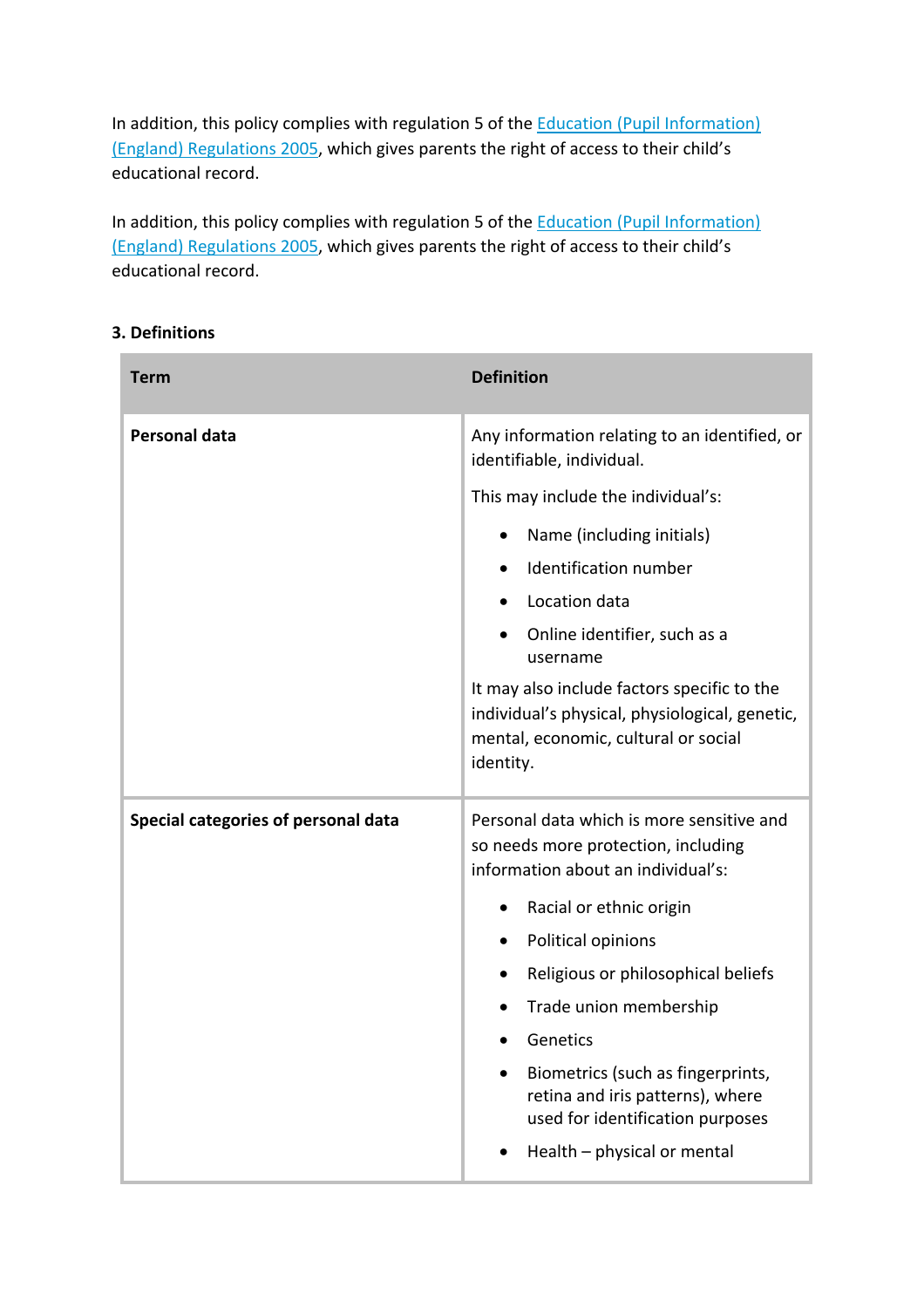|                   | • Sex life or sexual orientation                                                                                                                                                                                                    |
|-------------------|-------------------------------------------------------------------------------------------------------------------------------------------------------------------------------------------------------------------------------------|
| <b>Processing</b> | Anything done to personal data, such as<br>collecting, recording, organising,<br>structuring, storing, adapting, altering,<br>retrieving, using, disseminating, erasing or<br>destroying.<br>Processing can be automated or manual. |

| Data subject         | The identified or identifiable individual<br>whose personal data is held or processed.                                                                     |
|----------------------|------------------------------------------------------------------------------------------------------------------------------------------------------------|
| Data controller      | A person or organisation that determines<br>the purposes and the means of processing<br>of personal data.                                                  |
| Data processor       | A person or other body, other than an<br>employee of the data controller, who<br>processes personal data on behalf of the<br>data controller.              |
| Personal data breach | A breach of security leading to the<br>accidental or unlawful destruction, loss,<br>alteration, unauthorised disclosure of, or<br>access to personal data. |

#### **4. The data controller**

Our school processes personal data relating to parents, pupils, staff, governors, visitors and others, and therefore is a data controller.

The school is registered as a data controller with the ICO and will renew this registration annually or as otherwise legally required.

#### **5. Roles and responsibilities**

This policy applies to **all staff** employed by our school, and to external organisations or individuals working on our behalf. Staff who do not comply with this policy may face disciplinary action.

#### **5.1 Governing board**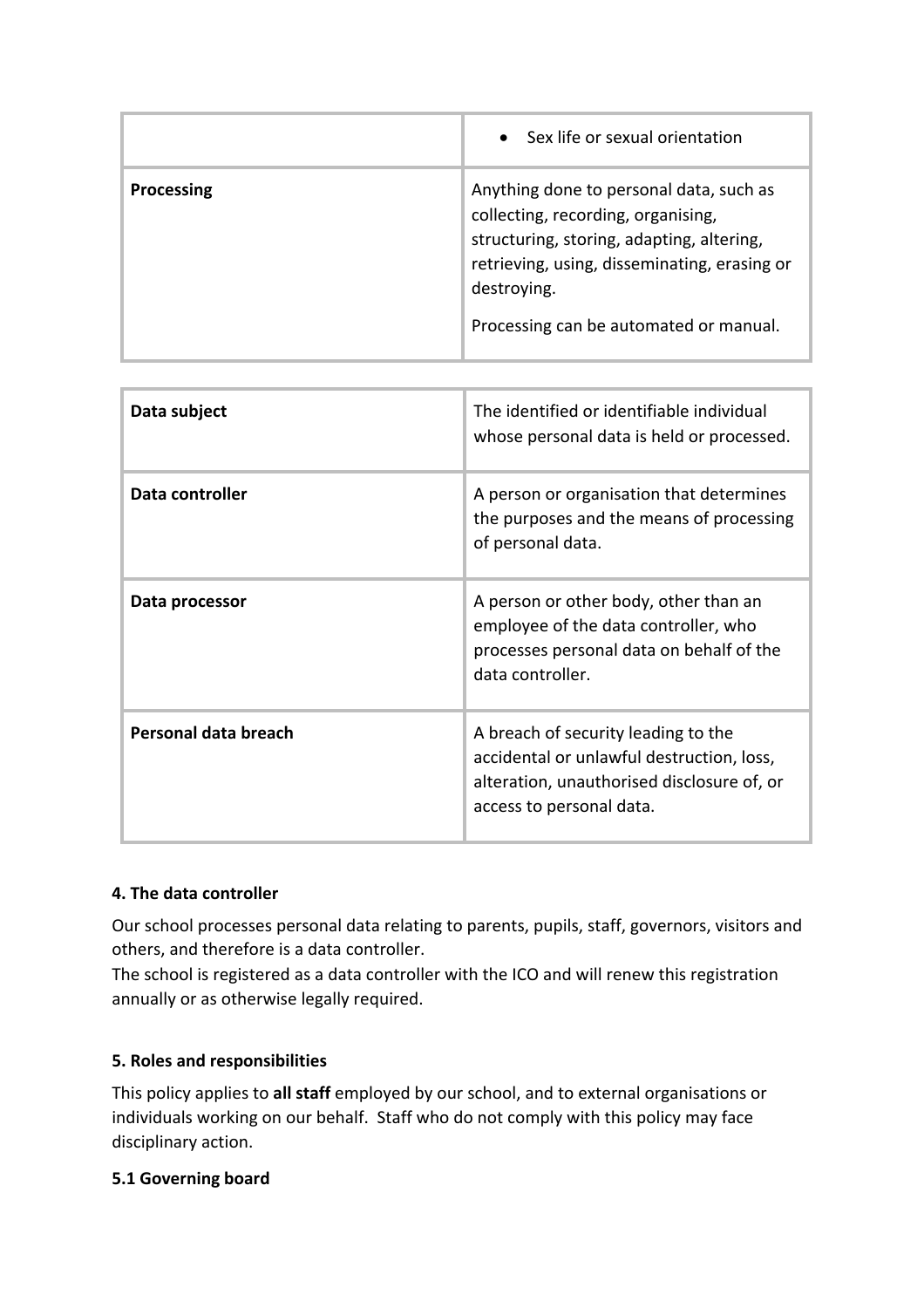The governing board has overall responsibility for ensuring that our school complies with all relevant data protection obligations.

### **5.2 Data protection officer**

The data protection officer (DPO) is responsible for overseeing the implementation of this policy, monitoring our compliance with data protection law, and developing related policies and guidelines where applicable.

They will provide an annual report of their activities directly to the governing board and, where relevant, report to the board their advice and recommendations on school data protection issues.

The DPO is also the first point of contact for individuals whose data the school processes, and for the ICO.

Full details of the DPO's responsibilities are set out in their job description.

The Data Protection Officer for the school can be contacted as below. Please ensure you include which school is involved:

By Email: schools.data.protection.officer@enfield.gov.uk

By Post: Data Protection Officer, Enfield Council Civic Offices, Silver St, Enfield, EN1 3XA

#### **5.3 Headteacher**

The headteacher acts as the representative of the data controller on a day-to-day basis.

## **5.4 All staff**

Staff are responsible for:

- Collecting, storing and processing any personal data in accordance with this policy
- Informing the school of any changes to their personal data, such as a change of address
- Contacting the DPO in the following circumstances:
	- $\circ$  With any questions about the operation of this policy, data protection law, retaining personal data or keeping personal data secure
	- o If they have any concerns that this policy is not being followed
	- $\circ$  If they are unsure whether or not they have a lawful basis to use personal data in a particular way
	- $\circ$  If they need to rely on or capture consent, draft a privacy notice, deal with data protection rights invoked by an individual, or transfer personal data outside the European Economic Area
	- o If there has been a data breach
	- $\circ$  Whenever they are engaging in a new activity that may affect the privacy rights of individuals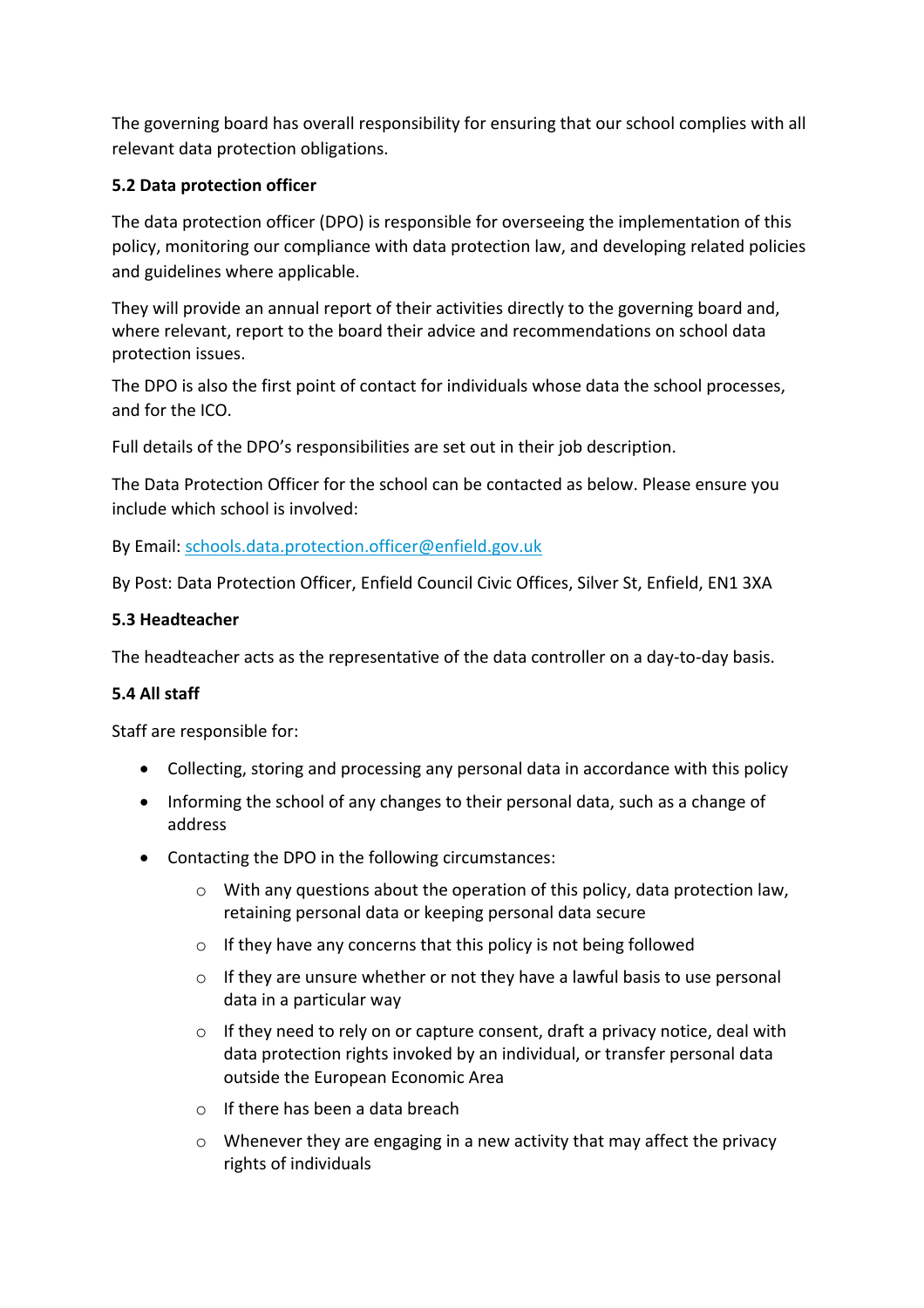o If they need help with any contracts or sharing personal data with third parties

## **6. Data protection principles**

The GDPR is based on data protection principles that our school must comply with. The principles say that personal data must be:

- Processed lawfully, fairly and in a transparent manner
- Collected for specified, explicit and legitimate purposes
- Adequate, relevant and limited to what is necessary to fulfil the purposes for which it is processed
- Accurate and, where necessary, kept up to date
- Kept for no longer than is necessary for the purposes for which it is processed
- Processed in a way that ensures it is appropriately secure

This policy sets out how the school aims to comply with these principles.

#### **7. Collecting personal data**

#### **7.1 Lawfulness, fairness and transparency**

We will only process personal data where we have one of 6 'lawful bases' (legal reasons) to do so under data protection law:

- The data needs to be processed so that the school can **fulfil a contract** with the individual, or the individual has asked the school to take specific steps before entering into a contract
- The data needs to be processed so that the school can **comply with a legal obligation**
- The data needs to be processed to ensure the **vital interests** of the individual e.g. to protect someone's life
- The data needs to be processed so that the school, as a public authority, can perform a task **in the public interest,** and carry out its official functions
- The data needs to be processed for the **legitimate interests** of the school or a third party (provided the individual's rights and freedoms are not overridden)
- The individual (or their parent/carer when appropriate in the case of a pupil) has freely given clear **consent**

For special categories of personal data, we will also meet one of the special category conditions for processing which are set out in the GDPR and Data Protection Act 2018.

If we offer online services to pupils, such as classroom apps, and we intend to rely on consent as a basis for processing, we will get parental consent (except for online counselling and preventive services).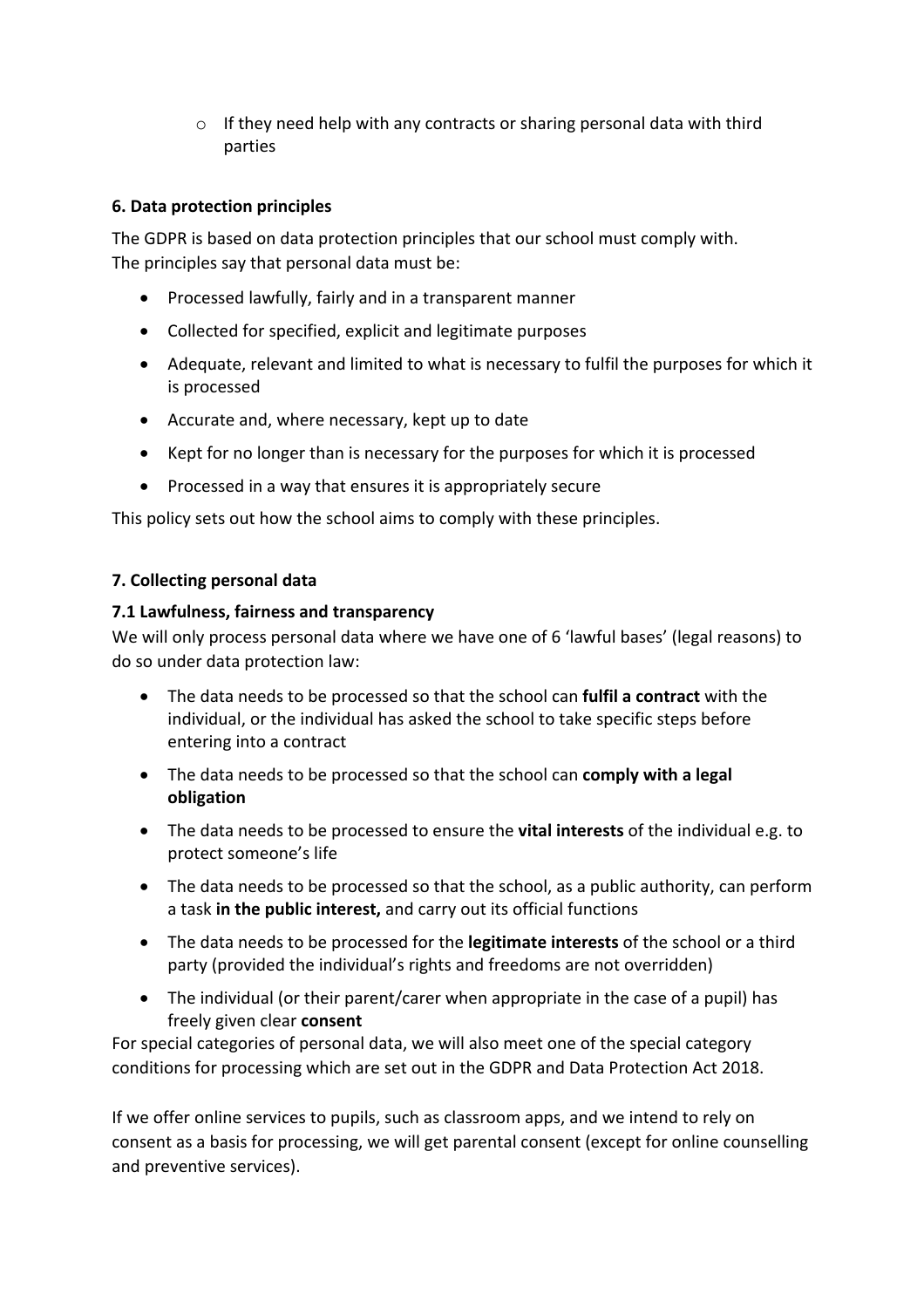Whenever we first collect personal data directly from individuals, we will provide them with the relevant information required by data protection law.

### **7.2 Limitation, minimisation and accuracy**

We will only collect personal data for specified, explicit and legitimate reasons. We will explain these reasons to the individuals when we first collect their data.

If we want to use personal data for reasons other than those given when we first obtained it, we will inform the individuals concerned before we do so, and seek consent where necessary.

Staff must only process personal data where it is necessary in order to do their jobs.

When staff no longer need the personal data they hold, they must ensure it is deleted or anonymised. This will be done in accordance with the school's record retention schedule.

#### **8. Sharing personal data**

We will not normally share personal data with anyone else, but may do so where:

- There is an issue with a pupil or parent/carer that puts the safety of our staff at risk
- We need to liaise with other agencies we will seek consent as necessary before doing this
- Our suppliers or contractors need data to enable us to provide services to our staff and pupils – for example, IT companies. When doing this, we will:
	- o Only appoint suppliers or contractors which can provide sufficient guarantees that they comply with data protection law
	- $\circ$  Establish a data sharing agreement with the supplier or contractor, either in the contract or as a standalone agreement, to ensure the fair and lawful processing of any personal data we share
	- o Only share data that the supplier or contractor needs to carry out their service, and information necessary to keep them safe while working with us

We will also share personal data with law enforcement and government bodies where we are legally required to do so, including for:

- The prevention or detection of crime and/or fraud
- The apprehension or prosecution of offenders
- The assessment or collection of tax owed to HMRC
- In connection with legal proceedings
- Where the disclosure is required to satisfy our safeguarding obligations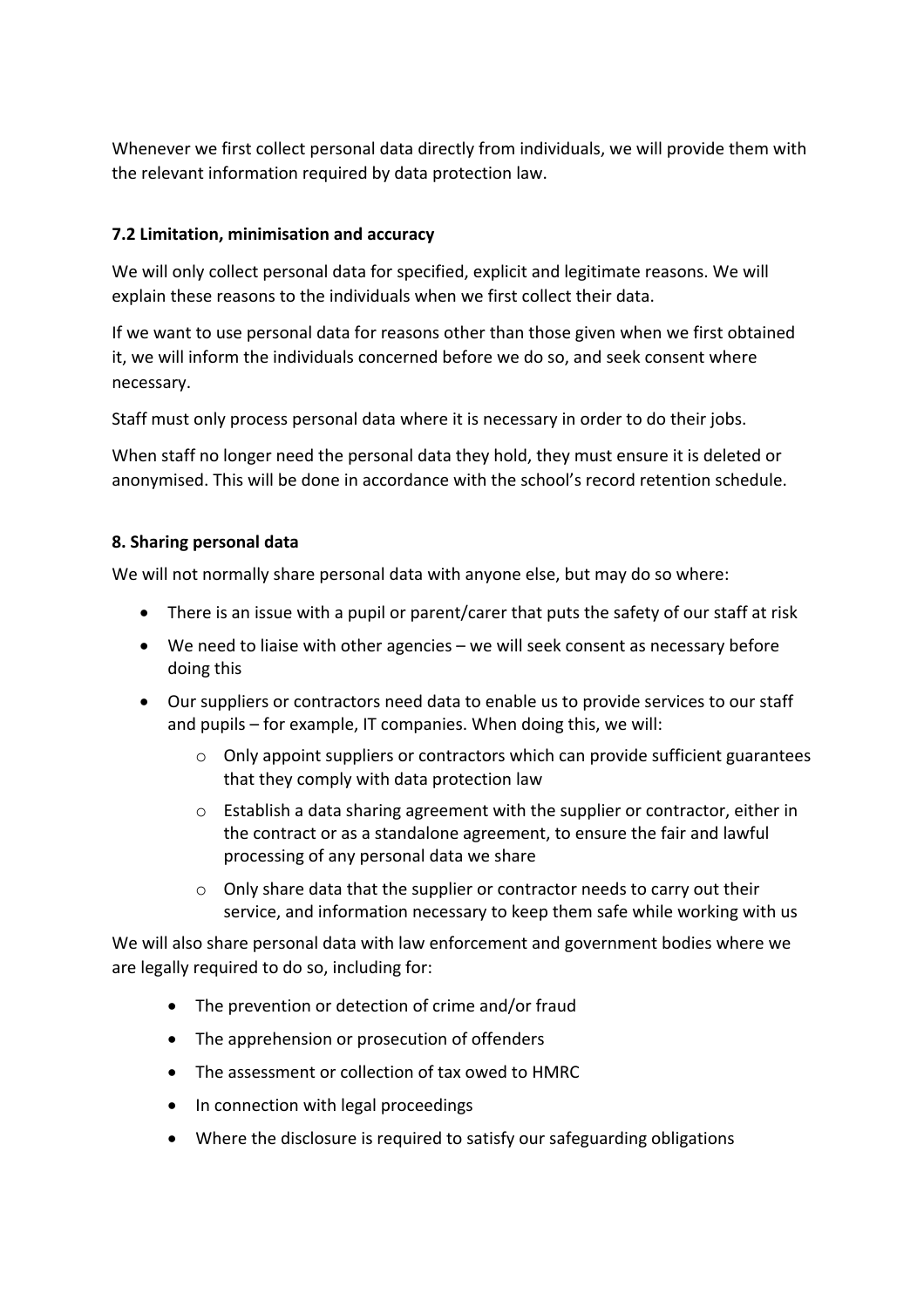• Research and statistical purposes, as long as personal data is sufficiently anonymised or consent has been provided

We may also share personal data with emergency services and local authorities to help them to respond to an emergency situation that affects any of our pupils or staff.

Where we transfer personal data to a country or territory outside the European Economic Area, we will do so in accordance with data protection law.

## **9. Subject access requests and other rights of individuals**

## **9.1 Subject access requests**

Individuals have a right to make a 'subject access request' to gain access to personal information that the school holds about them. This includes:

- Confirmation that their personal data is being processed
- Access to a copy of the data
- The purposes of the data processing
- The categories of personal data concerned
- Who the data has been, or will be, shared with
- How long the data will be stored for, or if this isn't possible, the criteria used to determine this period
- The source of the data, if not the individual
- Whether any automated decision-making is being applied to their data, and what the significance and consequences of this might be for the individual

Subject access requests must be submitted in writing, either by letter, email or fax to the DPO. They should include:

- Name of individual
- Correspondence address
- Contact number and email address
- Details of the information requested

If staff receive a subject access request they must immediately forward it to the DPO.

#### **9.2 Children and subject access requests**

Personal data about a child belongs to that child, and not the child's parents or carers. For a parent or carer to make a subject access request with respect to their child, the child must either be unable to understand their rights and the implications of a subject access request, or have given their consent.

Children below the age of 12 are generally not regarded to be mature enough to understand their rights and the implications of a subject access request. Therefore, most subject access requests from parents or carers of pupils at our school may be granted without the express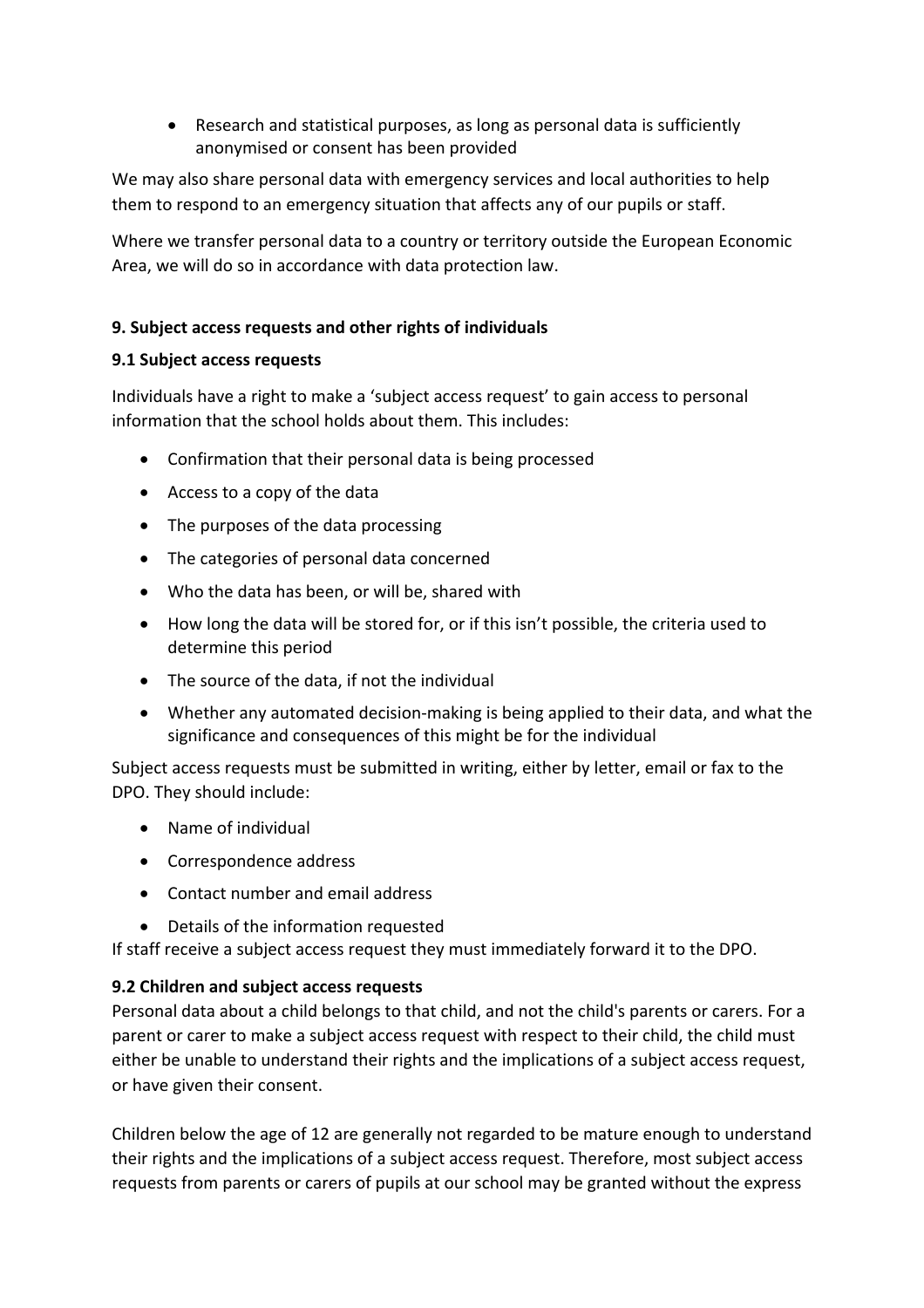permission of the pupil. This is not a rule and a pupil's ability to understand their rights will always be judged on a case-by-case basis.

## **9.3 Responding to subject access requests**

When responding to requests, we:

- May ask the individual to provide 2 forms of identification
- May contact the individual via phone to confirm the request was made
- Will respond without delay and within 1 month of receipt of the request
- Will provide the information free of charge
- May tell the individual we will comply within 3 months of receipt of the request, where a request is complex or numerous. We will inform the individual of this within 1 month, and explain why the extension is necessary

We will not disclose information if it:

- Might cause serious harm to the physical or mental health of the pupil or another individual
- Would reveal that the child is at risk of abuse, where the disclosure of that information would not be in the child's best interests
- Is contained in adoption or parental order records
- Is given to a court in proceedings concerning the child

If the request is unfounded or excessive, we may refuse to act on it, or charge a reasonable fee which takes into account administrative costs.

A request will be deemed to be unfounded or excessive if it is repetitive, or asks for further copies of the same information.

When we refuse a request, we will tell the individual why, and tell them they have the right to complain to the ICO.

#### **9.4 Other data protection rights of the individual**

In addition to the right to make a subject access request (see above), and to receive information when we are collecting their data about how we use and process it (see section 7), individuals also have the right to:

- Withdraw their consent to processing at any time
- Ask us to rectify, erase or restrict processing of their personal data, or object to the processing of it (in certain circumstances)
- Prevent use of their personal data for direct marketing
- Challenge processing which has been justified on the basis of public interest
- Request a copy of agreements under which their personal data is transferred outside of the European Economic Area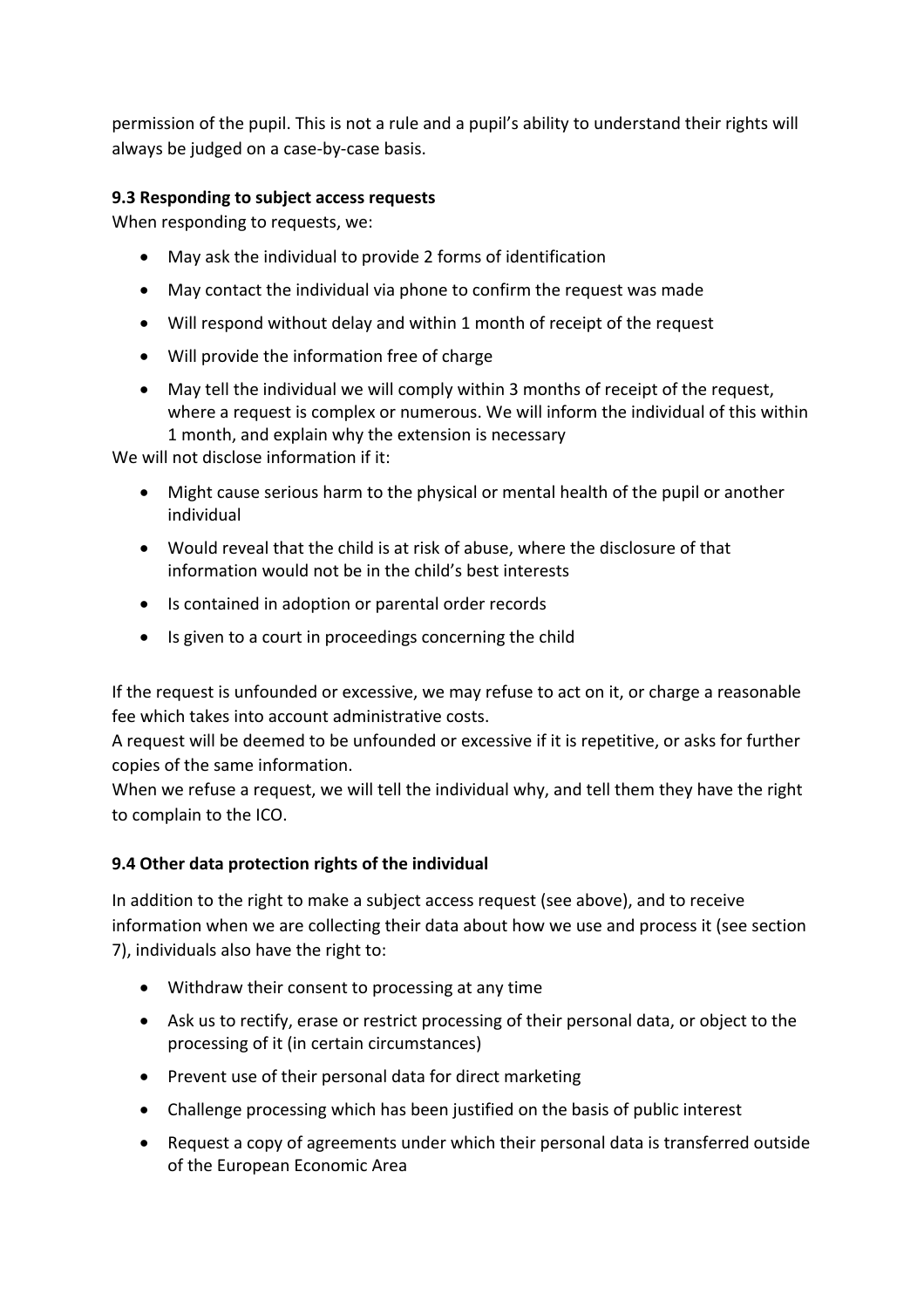- Object to decisions based solely on automated decision making or profiling (decisions taken with no human involvement, that might negatively affect them)
- Prevent processing that is likely to cause damage or distress
- Be notified of a data breach in certain circumstances
- Make a complaint to the ICO
- Ask for their personal data to be transferred to a third party in a structured, commonly used and machine-readable format (in certain circumstances)

Individuals should submit any request to exercise these rights to the DPO. If staff receive such a request, they must immediately forward it to the DPO.

#### **10. Parental requests to see the educational record**

Parents, or those with parental responsibility, have a legal right to free access to their child's educational record (which includes most information about a pupil) within 15 school days of receipt of a written request.

#### **11. Photographs and videos**

As part of our school activities, we may take photographs and record images of individuals within our school.

We will obtain written consent from parents/carers for photographs and videos to be taken of their child for communication, marketing and promotional materials. We will clearly explain how the photograph and/or video will be used to both the parent/carer and pupil.

Uses may include:

- Within school on notice boards and in school magazines, brochures, newsletters, etc.
- Outside of school by external agencies such as the school photographer, newspapers, campaigns
- Online on our school website or social media pages

Consent can be refused or withdrawn at any time. If consent is withdrawn, we will delete the photograph or video and not distribute it further.

When using photographs and videos in this way we will not accompany them with any other personal information about the child, to ensure they cannot be identified.

See our child protection and safeguarding policy for more information on our use of photographs and videos.

#### **12. Data protection by design and default**

We will put measures in place to show that we have integrated data protection into all of our data processing activities, including: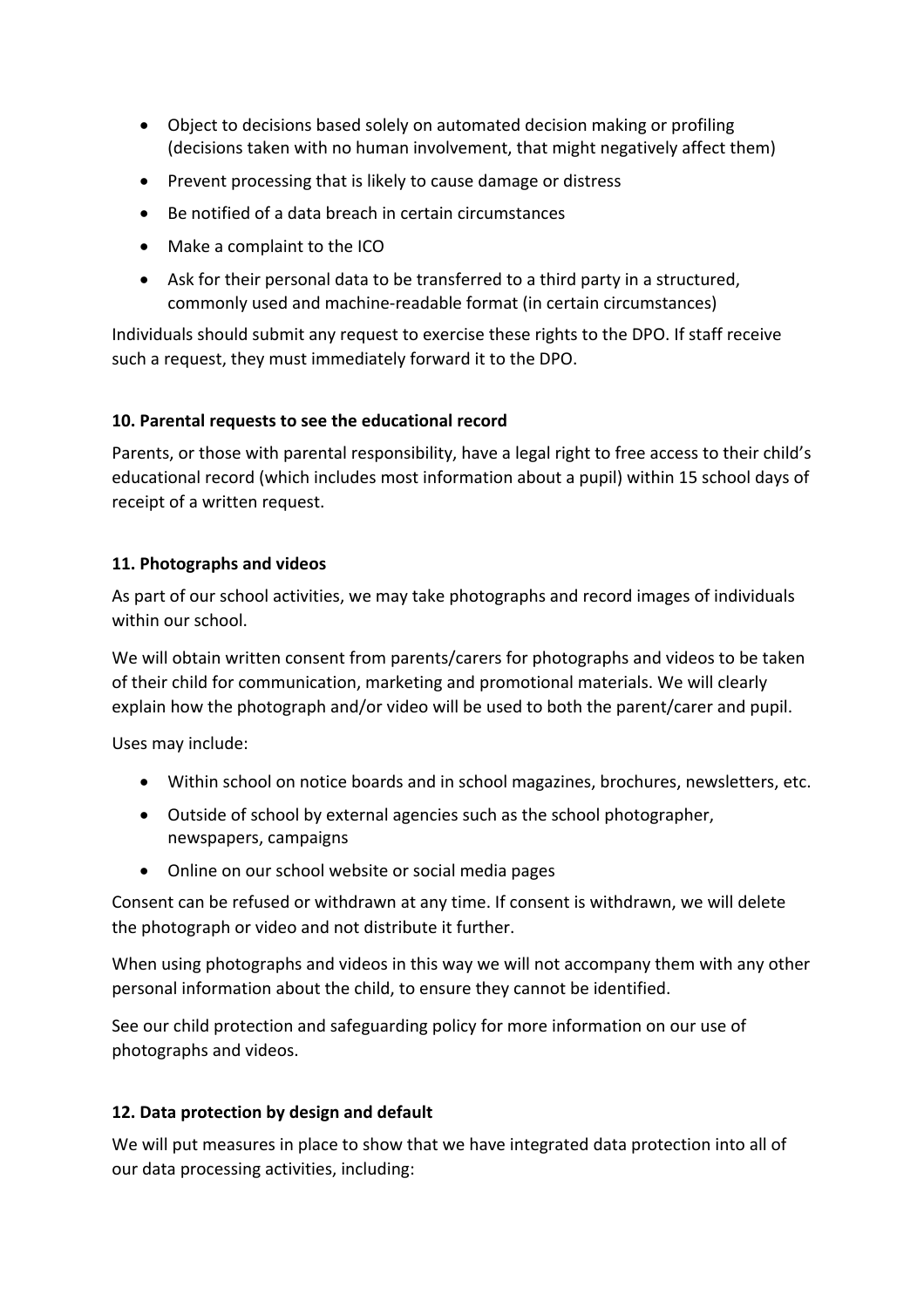- Appointing a suitably qualified DPO, and ensuring they have the necessary resources to fulfil their duties and maintain their expert knowledge
- Only processing personal data that is necessary for each specific purpose of processing, and always in line with the data protection principles set out in relevant data protection law (see section 6)
- Completing privacy impact assessments where the school's processing of personal data presents a high risk to rights and freedoms of individuals, and when introducing new technologies (the DPO will advise on this process)
- Integrating data protection into internal documents including this policy, any related policies and privacy notices
- Regularly training members of staff on data protection law, this policy, any related policies and any other data protection matters; we will also keep a record of attendance
- Regularly conducting reviews and audits to test our privacy measures and make sure we are compliant
- Maintaining records of our processing activities, including:
	- o For the benefit of data subjects, making available the name and contact details of our school and DPO and all information we are required to share about how we use and process their personal data (via our privacy notices)
	- o For all personal data that we hold, maintaining an internal record of the type of data, data subject, how and why we are using the data, any third-party recipients, how and why we are storing the data, retention periods and how we are keeping the data secure

#### **13. Data security and storage of records**

We will protect personal data and keep it safe from unauthorised or unlawful access, alteration, processing or disclosure, and against accidental or unlawful loss, destruction or damage.

In particular:

- Paper-based records and portable electronic devices, such as laptops and hard drives that contain personal data are kept under lock and key when not in use
- Papers containing confidential personal data must not be left on office and classroom desks, on staffroom tables, pinned to notice/display boards, or left anywhere else where there is general access
- Where personal information needs to be taken off site, staff must sign it in and out from the school office
- Passwords that are at least 8 characters long containing letters and numbers are used to access school computers, laptops and other electronic devices. Staff and pupils are reminded to change their passwords at regular intervals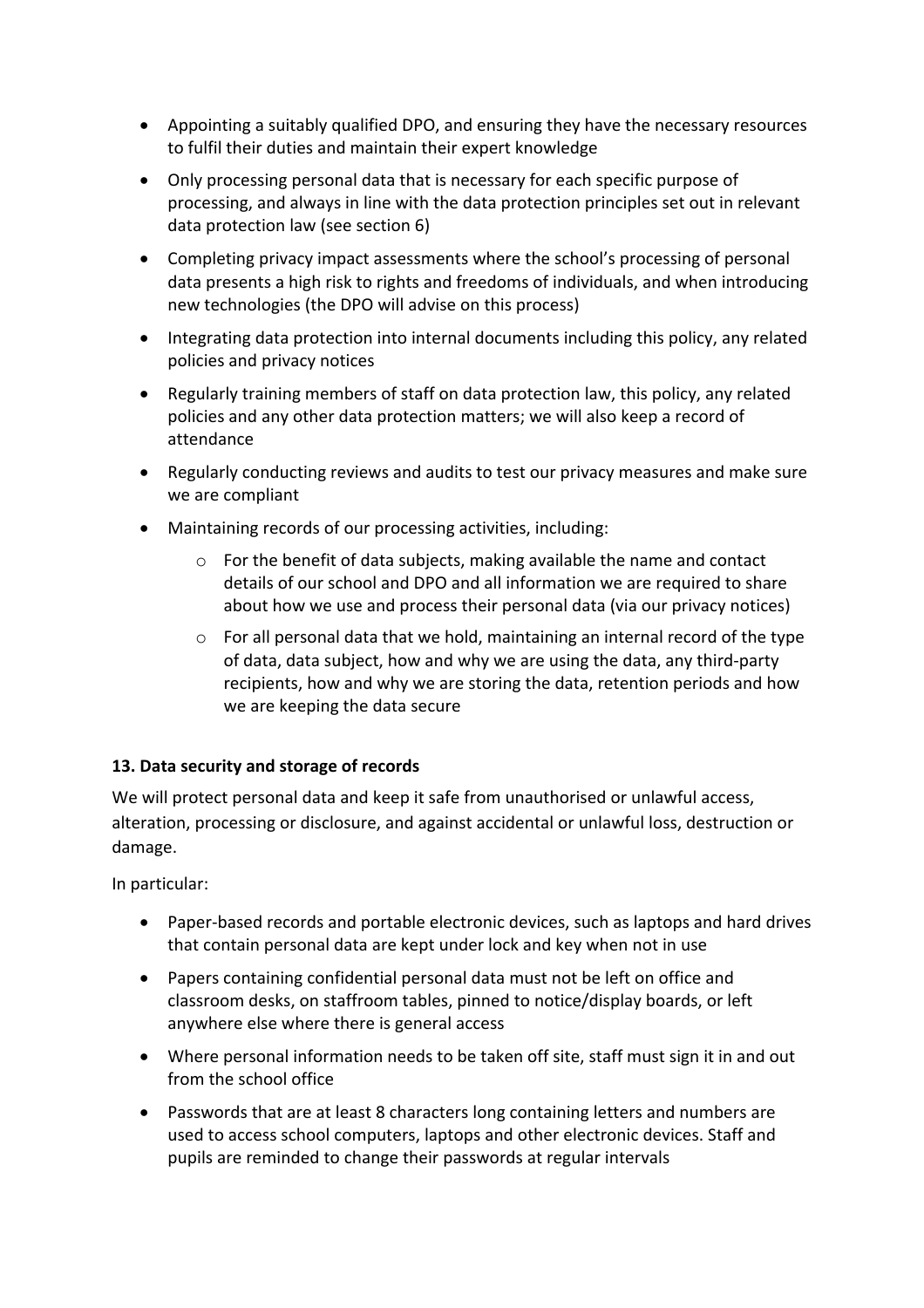- Encryption software is used to protect all portable devices and removable media, such as laptops and USB devices
- Staff, pupils or governors who store personal information on their personal devices are expected to follow the same security procedures as for school-owned equipment (see our E-Safety Policy)
- Where we need to share personal data with a third party, we carry out due diligence and take reasonable steps to ensure it is stored securely and adequately protected (see section 8)

## **14. Disposal of records**

Personal data that is no longer needed will be disposed of securely. Personal data that has become inaccurate or out of date will also be disposed of securely, where we cannot or do not need to rectify or update it.

For example, we will shred or incinerate paper-based records, and overwrite or delete electronic files. We may also use a third party to safely dispose of records on the school's behalf. If we do so, we will require the third party to provide sufficient guarantees that it complies with data protection law.

## **15. Personal data breaches**

The school will make all reasonable endeavours to ensure that there are no personal data breaches.

In the unlikely event of a suspected data breach, we will follow the procedure set out in appendix 1.

When appropriate, we will report the data breach to the ICO within 72 hours. Such breaches in a school context may include, but are not limited to:

- A non-anonymised dataset being published on the school website which shows the exam results of pupils eligible for the pupil premium
- Safeguarding information being made available to an unauthorised person
- The theft of a school laptop containing non-encrypted personal data about pupils

#### **16. Training**

All staff and governors are provided with data protection training as part of their induction process.

Data protection will also form part of continuing professional development, where changes to legislation, guidance or the school's processes make it necessary.

#### **17. Monitoring arrangements**

The DPO, Governing Body & Head teacher are responsible for monitoring and reviewing this policy.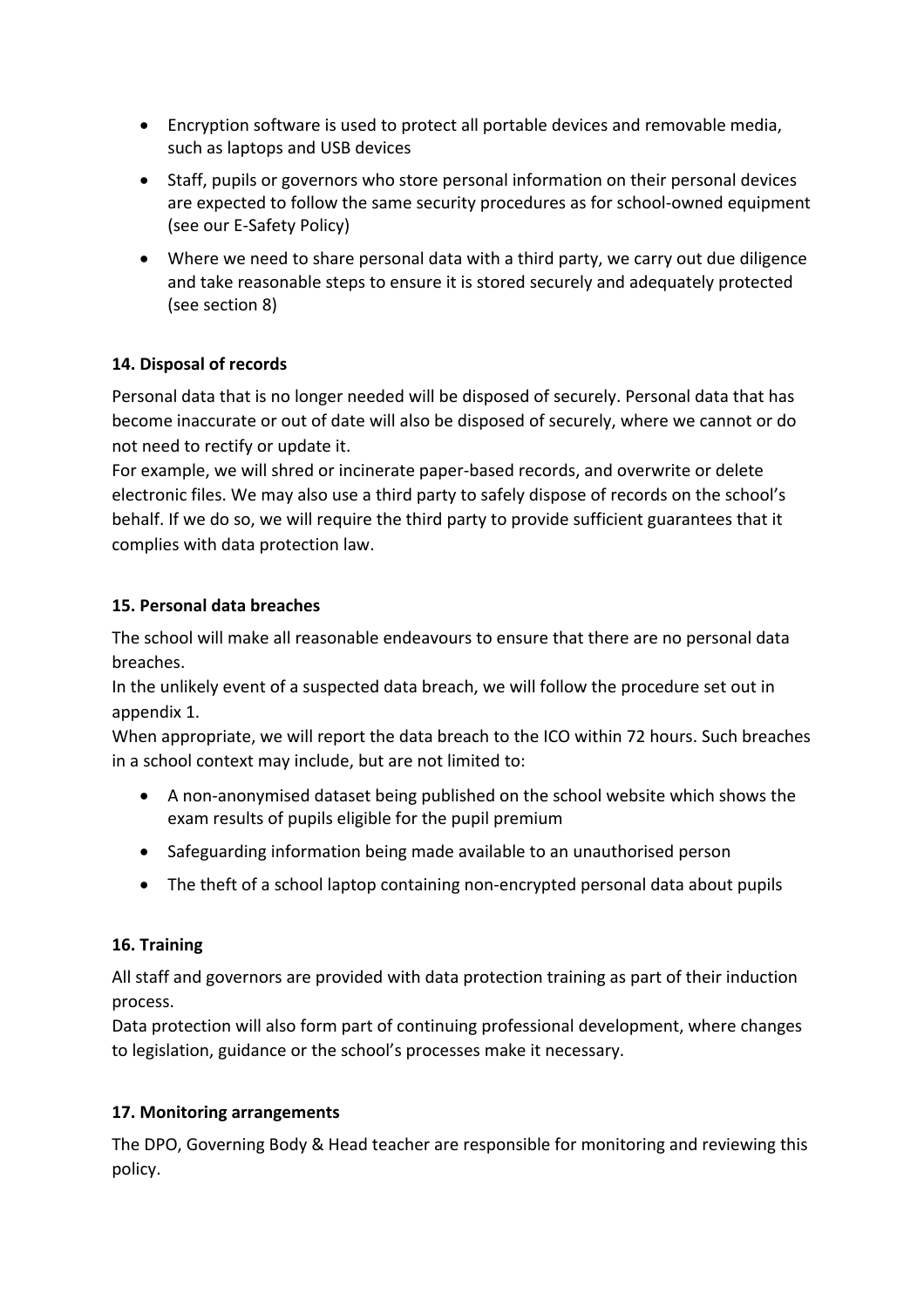This policy will be reviewed and updated if necessary when the Data Protection Bill receives royal assent and becomes law (as the Data Protection Act 2018) – if any changes are made to the bill that affect our school's practice. Otherwise, or from then on, this policy will be reviewed **every 2 years** and shared with the full governing board.

### **18. Links with other policies**

This data protection policy is linked to our:

- Privacy Notice
- E-Safety Policy
- Child Protection Policy
- Retention Schedule

#### **Appendix 1: Personal data breach procedure**

This procedure is based on guidance on personal data breaches produced by the ICO.

- On finding or causing a breach, or potential breach, the staff member or data processor must immediately notify the DPO
- The DPO will investigate the report, and determine whether a breach has occurred. To decide, the DPO will consider whether personal data has been accidentally or unlawfully:
	- o Lost
	- o Stolen
	- o Destroyed
	- o Altered
	- o Disclosed or made available where it should not have been
	- o Made available to unauthorised people
- The DPO will alert the headteacher and the chair of governors
- The DPO will make all reasonable efforts to contain and minimise the impact of the breach, assisted by relevant staff members or data processors where necessary. (Actions relevant to specific data types are set out at the end of this procedure)
- The DPO will assess the potential consequences, based on how serious they are, and how likely they are to happen
- The DPO will work out whether the breach must be reported to the ICO. This must be judged on a case-by-case basis. To decide, the DPO will consider whether the breach is likely to negatively affect people's rights and freedoms, and cause them any physical, material or non-material damage (e.g. emotional distress), including through:
	- o Loss of control over their data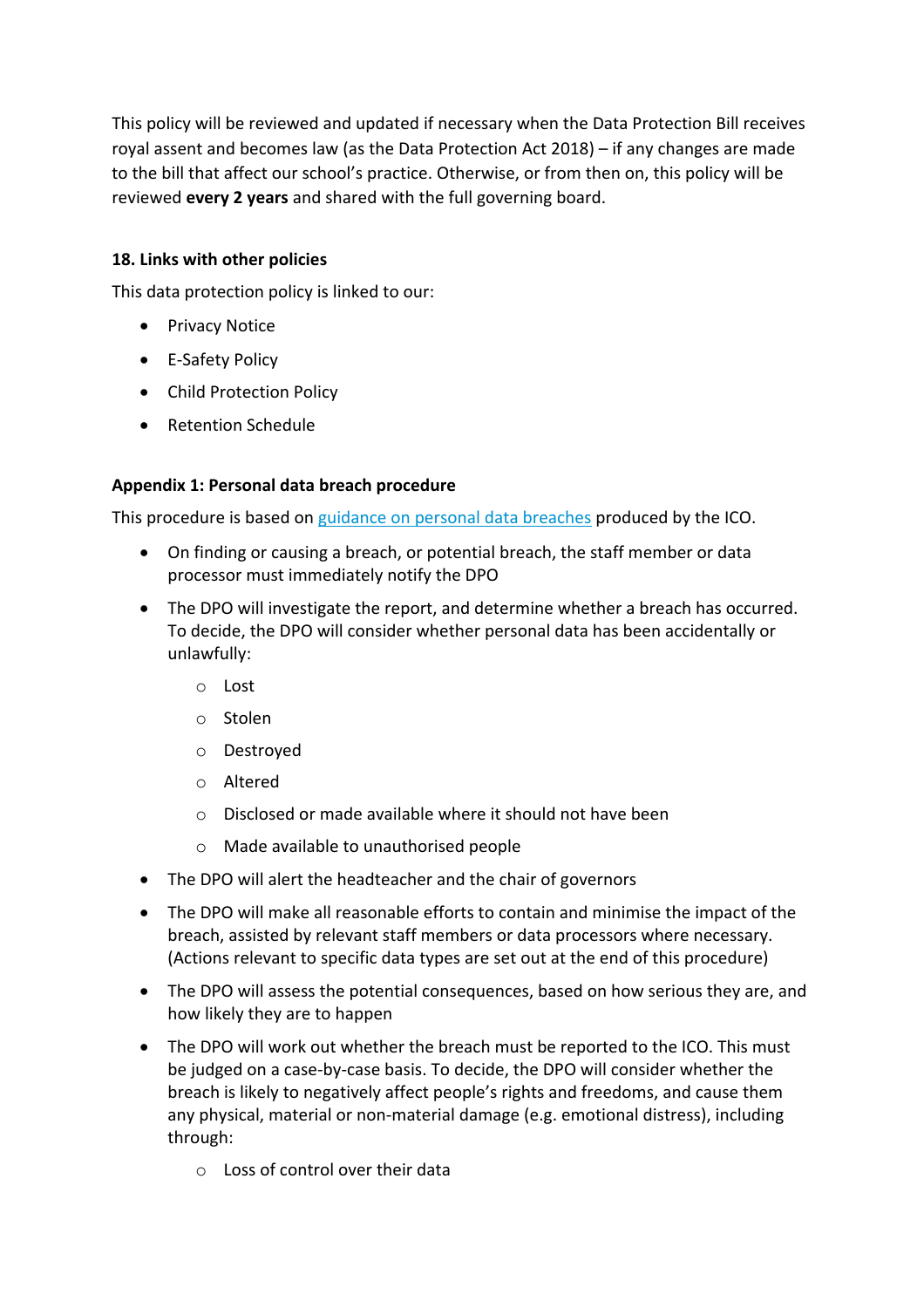- o Discrimination
- o Identify theft or fraud
- o Financial loss
- o Unauthorised reversal of pseudonymisation (for example, key-coding)
- o Damage to reputation
- o Loss of confidentiality
- $\circ$  Any other significant economic or social disadvantage to the individual(s) concerned

If it's likely that there will be a risk to people's rights and freedoms, the DPO must notify the ICO.

- The DPO will document the decision (either way), in case it is challenged at a later date by the ICO or an individual affected by the breach. Documented decisions are stored on the school's computer system.
- Where the ICO must be notified, the DPO will do this via the 'report a breach' page of the ICO website within 72 hours. As required, the DPO will set out:
	- $\circ$  A description of the nature of the personal data breach including, where possible:
		- The categories and approximate number of individuals concerned
		- The categories and approximate number of personal data records concerned
	- o The name and contact details of the DPO
	- o A description of the likely consequences of the personal data breach
	- $\circ$  A description of the measures that have been, or will be taken, to deal with the breach and mitigate any possible adverse effects on the individual(s) concerned
- If all the above details are not yet known, the DPO will report as much as they can within 72 hours. The report will explain that there is a delay, the reasons why, and when the DPO expects to have further information. The DPO will submit the remaining information as soon as possible
- The DPO will also assess the risk to individuals, again based on the severity and likelihood of potential or actual impact. If the risk is high, the DPO will promptly inform, in writing, all individuals whose personal data has been breached. This notification will set out:
	- o The name and contact details of the DPO
	- o A description of the likely consequences of the personal data breach
	- o A description of the measures that have been, or will be, taken to deal with the data breach and mitigate any possible adverse effects on the individual(s) concerned